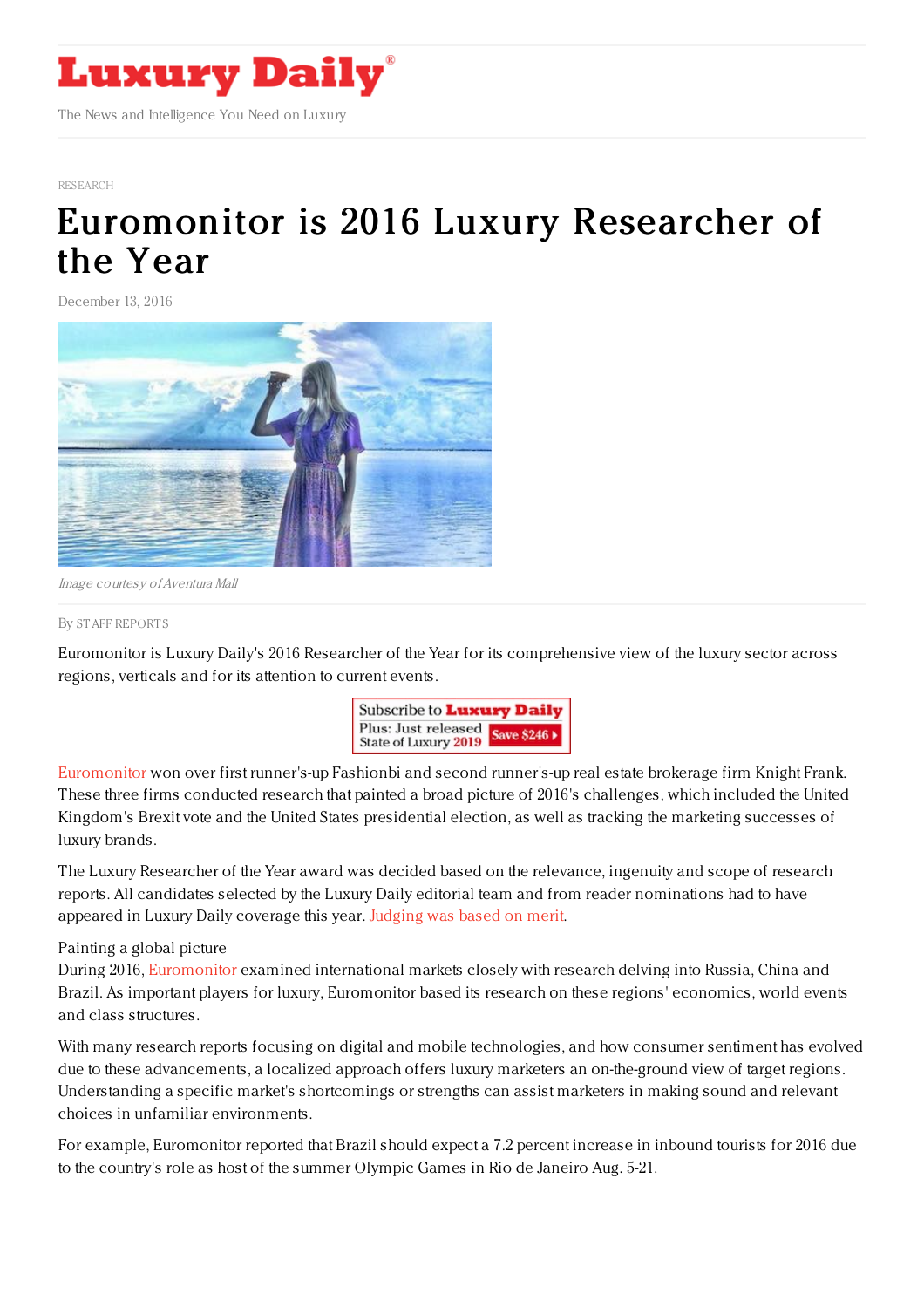

Image courtesy of Louis Vuitton; luggage shown in Brazil

Brazil's recent woes been in the news leading up to the Olympics as the country struggled to properly prepare for the games and is currently in the midsts of a number of social, governmental and economic challenges, all of which have harmed its position as an emerging market for luxury (see [story](https://www.luxurydaily.com/will-the-olympic-boost-revamp-luxurys-interest-in-brazil/)).

Euromonitor also suggested that Russia's economic trails are actually paving opportunity for luxury, rather than stalling. Devalued currency rates in Russia have spurred an uptick in tourism and the purchase of luxury accessories within the market.

Euromonitor attributed the positive effect on the Russian market to a number of factors including fewer residents traveling abroad to buy luxury goods, as well as an influx of foreign tourists due to lower travel costs. Although Russia's luxury sector has had its share of highs and lows, many brands have worked to capitalize on its potential (see [story](https://www.luxurydaily.com/russias-economic-trials-paves-opportunity-for-luxury/)).



Image courtesy of John Varvatos; The brand's namesake designer took <sup>a</sup> trip to Moscow for <sup>a</sup> store opening

Research based on socio-economics in China were also released this year. Euromonitor found that China's growing middle class presents luxury with boundless opportunity if brands are attentive.

Chinese opportunity truly lies, according to Euromonitor, in travel among the middle class. As reported in "How to Target Chinese Shoppers Abroad," outbound trips have increased on average by an impressive 13 percent since 2000, helping China overtake Japan as the second largest consumer market in 2011 (see [story](https://www.luxurydaily.com/chinas-growing-middle-class-presents-boundless-opportunity-for-attentive-brands/)).

Speaking to current events, Euromonitor was quick to offer insights into how the U.K. exiting the European Union would impact industries, such as high-end automobiles (see [story](https://www.luxurydaily.com/automaker-stocks-recover-but-taxation-and-regulations-hover-over-post-brexit-world/)), and how the U.S.' nomination of Donald Trump as president will affect the luxury market (see [story](https://www.luxurydaily.com/what-impact-will-a-trump-presidency-have-on-the-luxury-market/)).

Preparedness and readiness to respond to turbulent issues puts Euromonitor at an advantage as individuals in various fields look for answers in uncertainty.

In addition to market overviews and news-related reactions, Euromonitor investigated areas of improvement and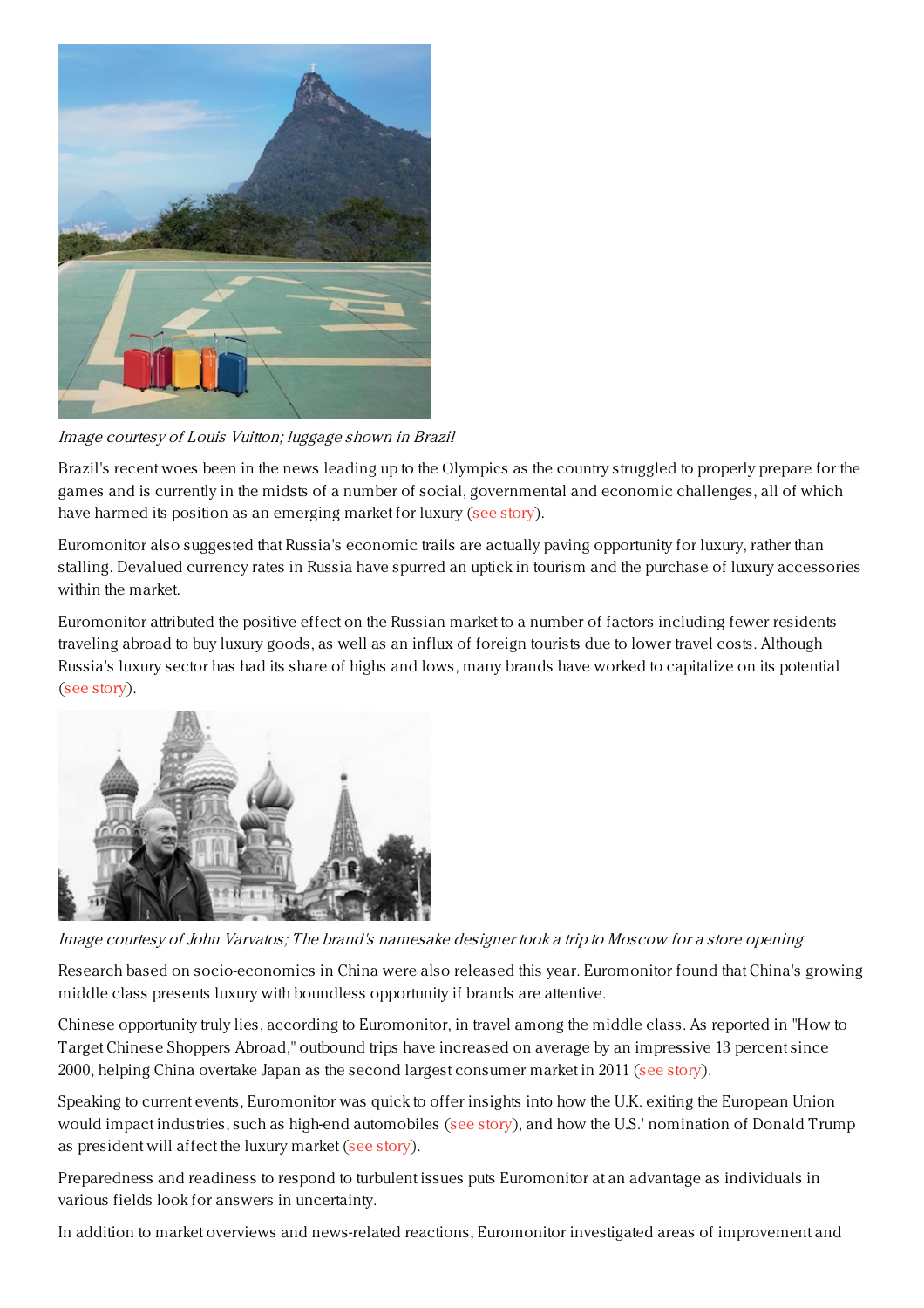focus for the luxury industry's future.

For example, Euromonitor has pinpointed ecommerce as a bright spot amid luxury's otherwise stagnant growth. Luxury online sales are expected to rise at a CAGR of 7 percent through 2021. To capture this growing piece of the luxury pie, brands will need to improve their omnichannel, ecommerce and mobile experiences (see [story](https://www.luxurydaily.com/ecommerce-a-bright-spot-amid-luxurys-otherwise-stagnant-growth-euromonitor/)).



Image courtesy of Galeries Lafayette

Also, luxury's development of color cosmetics is quickly gaining on fragrances in terms of market penetration. This trend demonstrates the importance of fashion licenses and the potential cosmetics has for luxury due to entry-level prices and the creation of creative synergies between fashion and beauty (see [story](https://www.luxurydaily.com/cosmetic-licenses-excel-by-exploring-creative-synergies-between-fashion-beauty/)).

Together the subjects examined by Euromonitor in 2016 present those invested in luxury with a window into the future. By understanding market differences and the ripple effects world events have on the market, brands will be more agile and prepare to weather threats and evolve accordingly.

# First runner's-up: Fashionbi

[Fashionbi](http://fashionbi.com/) was the first runner's-up for its continued dedication to investigating brand practices as they apply to trends, product categories, technology and marketplaces.

This year, [Fashionbi](https://www.luxurydaily.com/?s=fashionbi) dedicated its attention to platform-based marketing in luxury, discovering best practices for Snapchat and Instagram. For brands looking to speak directly to millennial and Gen Z consumers a understanding of these two platforms has emerged as a must-have in marketers' toolkits.

Fashionbi also sought to understand the implications of see-now, buy-now, finding that consumers are turned off by the long wait time between runway presentations and retail availability.

Technological innovations including ecommerce and social media have created a domino effect of consumerism, creating fertile ground for the see-now, buy-now movement.

Fashionbi's "See-Now, Buy-Now: How Is The Industry Adapting To Fashion's Newest Movement?" laid out the various solutions that designers and luxury labels have settled on to appeal to consumers who have become tired of waiting five months between seeing an item walk down a runway and being able to buy it. The industry agrees on the potential benefits of a realigned timeline, but apparel labels are divided in their approaches to the problem, which may lead to a fragmented fashion calendar (see [story](https://www.luxurydaily.com/wait-time-between-runway-and-retail-is-consumer-turn-off-fashionbi/)).

Fashionbi was also Luxury Daily's 2015 Researcher of the Year for its comprehensive examination of the trends on both the marketing and consumer side of the fashion world (see [stor](https://www.luxurydaily.com/fashionbi-is-2015-luxury-researcher-of-the-year/)y).

## Second runner's-up: Knight Frank

Although known mainly for its dealings in real estate, [Knight](http://www.knightfrank.com) Frank's detailed market research reporting earned the brokerage second runner's-up.

[Knight](https://www.luxurydaily.com/?s=knight%20frank) Frank was consistent in providing an overview of the real estate market on a global and local scale. For instance, Knight Frank found that prime global real estate growth reached a two-year high in 2016, lead by property sales in Vancouver and Shanghai (see [story](https://www.luxurydaily.com/prime-global-real-estate-growth-reaches-two-year-high-knight-frank/)).

Based in London, Knight Frank also conducted through research on how the Brexit vote impacted real estate in the